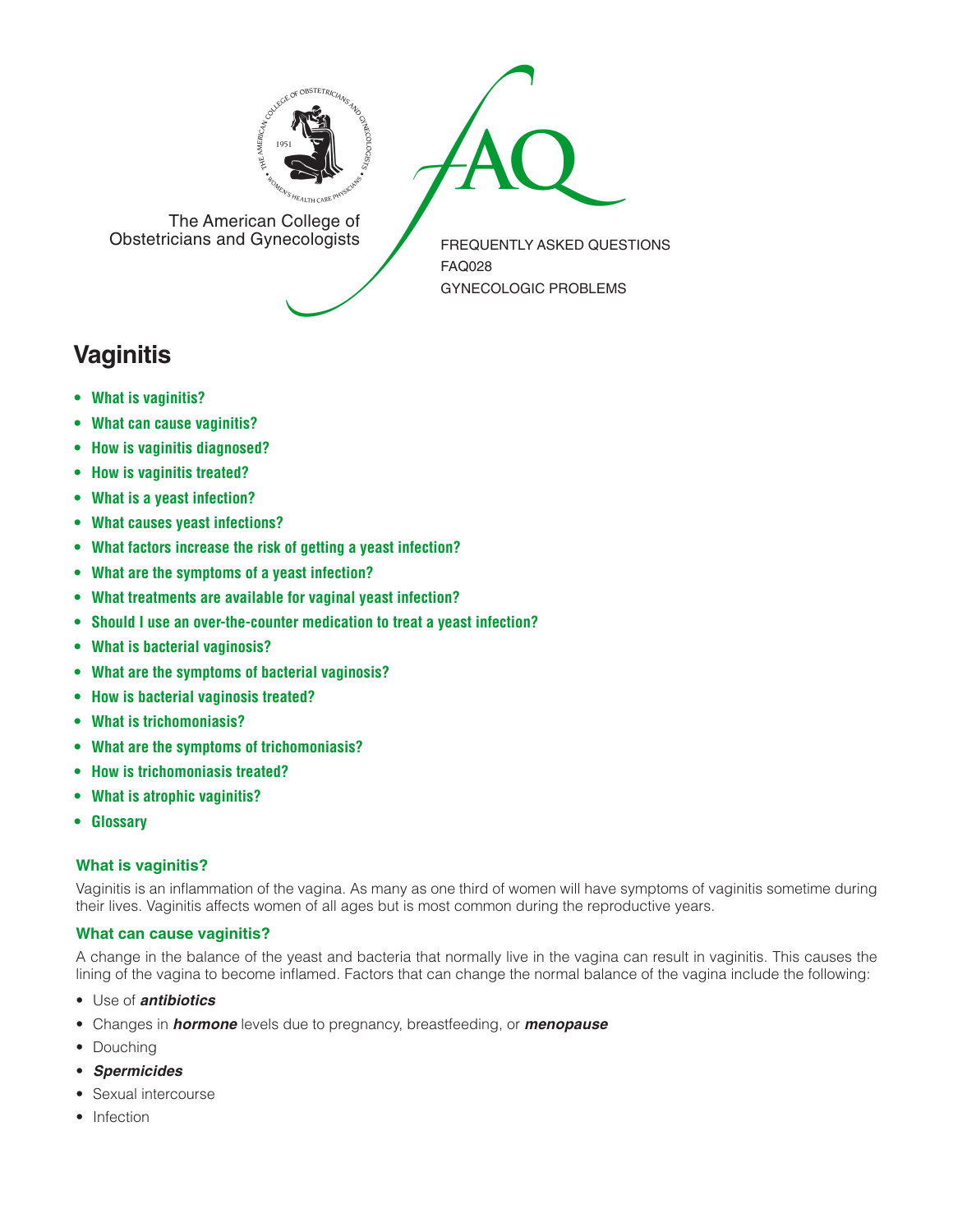# <span id="page-1-0"></span>**How is vaginitis diagnosed?**

To diagnose vaginitis, your health care provider will take a sample of the discharge from your vagina and look at it under a microscope. Your health care provider also may suggest other tests.

# <span id="page-1-1"></span>**How is vaginitis treated?**

Treatment will depend on the cause of the vaginitis. Treatment may be either with a pill or a cream or gel that is applied to the vagina.

# <span id="page-1-2"></span>**What is a yeast infection?**

Yeast infection also is known as *candidiasis*. It is one of the most common types of vaginal infection.

#### <span id="page-1-3"></span>**What causes yeast infections?**

A yeast infection is caused by a fungus called Candida. It is found in small numbers in the normal vagina. However, when the balance of bacteria and yeast in the vagina is altered, the yeast may overgrow and cause symptoms.

# <span id="page-1-4"></span>**What factors increase the risk of getting a yeast infection?**

Use of some types of antibiotics increase your risk of a yeast infection. The antibiotics kill normal vaginal bacteria, which keep yeast in check. The yeast can then overgrow. A woman is more likely to get yeast infections if she is pregnant or has diabetes. Overgrowth of yeast also can occur if the body's immune system, which protects the body from disease, is not working well.

# <span id="page-1-5"></span>**What are the symptoms of a yeast infection?**

The most common symptoms of a yeast infection are itching and burning of the area outside the vagina called the *vulva*. The vulva may be red and swollen. The vaginal discharge usually is white, lumpy, and has no odor. Some women with yeast infections notice an increase or change in discharge.

# <span id="page-1-6"></span>**What treatments are available for vaginal yeast infection?**

Yeast infections can be treated either by placing medication into the vagina or by taking a pill.

# <span id="page-1-7"></span>**Should I use an over-the-counter medication to treat a yeast infection?**

Over-the-counter treatments are safe and often effective in treating yeast infections. But many women think that they have a yeast infection when they actually have another problem. In these cases, a medication for a yeast infection will not work and may cause a delay in proper diagnosis and treatment of the actual problem.

Even if you have had a yeast infection before, it may be a good idea to call your health care provider before using an over-the-counter medication to treat your symptoms. If this is the first time you have had vaginal symptoms, you should see your health care provider. If you have used an over-the-counter medication and your symptoms do not go away, see your health care provider.

#### <span id="page-1-8"></span>**What is bacterial vaginosis?**

*Bacterial vaginosis* is caused by overgrowth of the bacteria that occur natually in the vagina.

# <span id="page-1-9"></span>**What are the symptoms of bacterial vaginosis?**

The main symptom is increased discharge with a strong fishy odor. The discharge usually is thin and dark or dull gray, but may have a greenish color. Itching is not common, but may be present if there is a lot of discharge.

#### <span id="page-1-10"></span>**How is bacterial vaginosis treated?**

Several different antibiotics can be used to treat bacterial vaginosis, but the two that are most commonly used are *metronidazole* and *clindamycin*. They can be taken by mouth or inserted into the vagina as a cream or gel.

#### <span id="page-1-11"></span>**What is trichomoniasis?**

*Trichomoniasis* is a condition caused by the microscopic parasite *Trichomonas vaginalis.* It is spread through sex. Women who have trichomoniasis are at an increased risk of infection with other STDs.

#### <span id="page-1-12"></span>**What are the symptoms of trichomoniasis?**

Signs of trichomoniasis may include a yellow-gray or green vaginal discharge. The discharge may have a fishy odor. There may be burning, irritation, redness, and swelling of the vulva. Sometimes there is pain during urination.

#### <span id="page-1-13"></span>**How is trichomoniasis treated?**

Trichomoniasis usually is treated with a single dose of metronidazole by mouth. Do not drink alcohol for 24 hours after taking this drug because it causes nausea and vomiting. Sexual partners must be treated to prevent the infection from recurring.

#### <span id="page-1-14"></span>**What is atrophic vaginitis?**

Atrophic vaginitis is not caused by an infection but can cause vaginal discharge and irritation, such as dryness, itching, and burning. This condition may occur any time when female hormone levels are low, such as during breastfeeding and after menopause. Atrophic vaginitis is treated with *estrogen*, which can be applied as a vaginal cream, ring, or tablet. A watersoluble lubricant also may be helpful during intercourse.